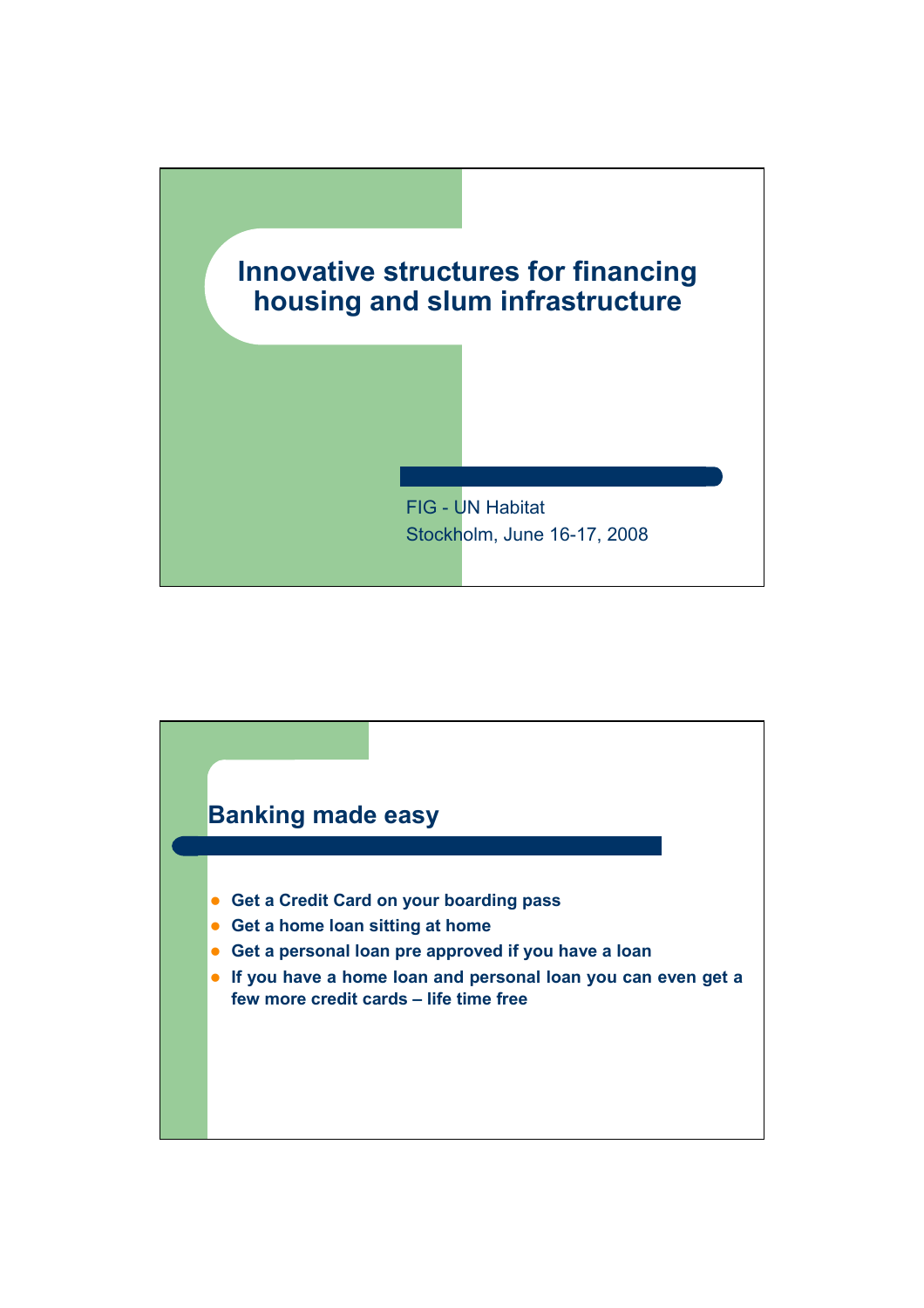## **Then why does this happen?**



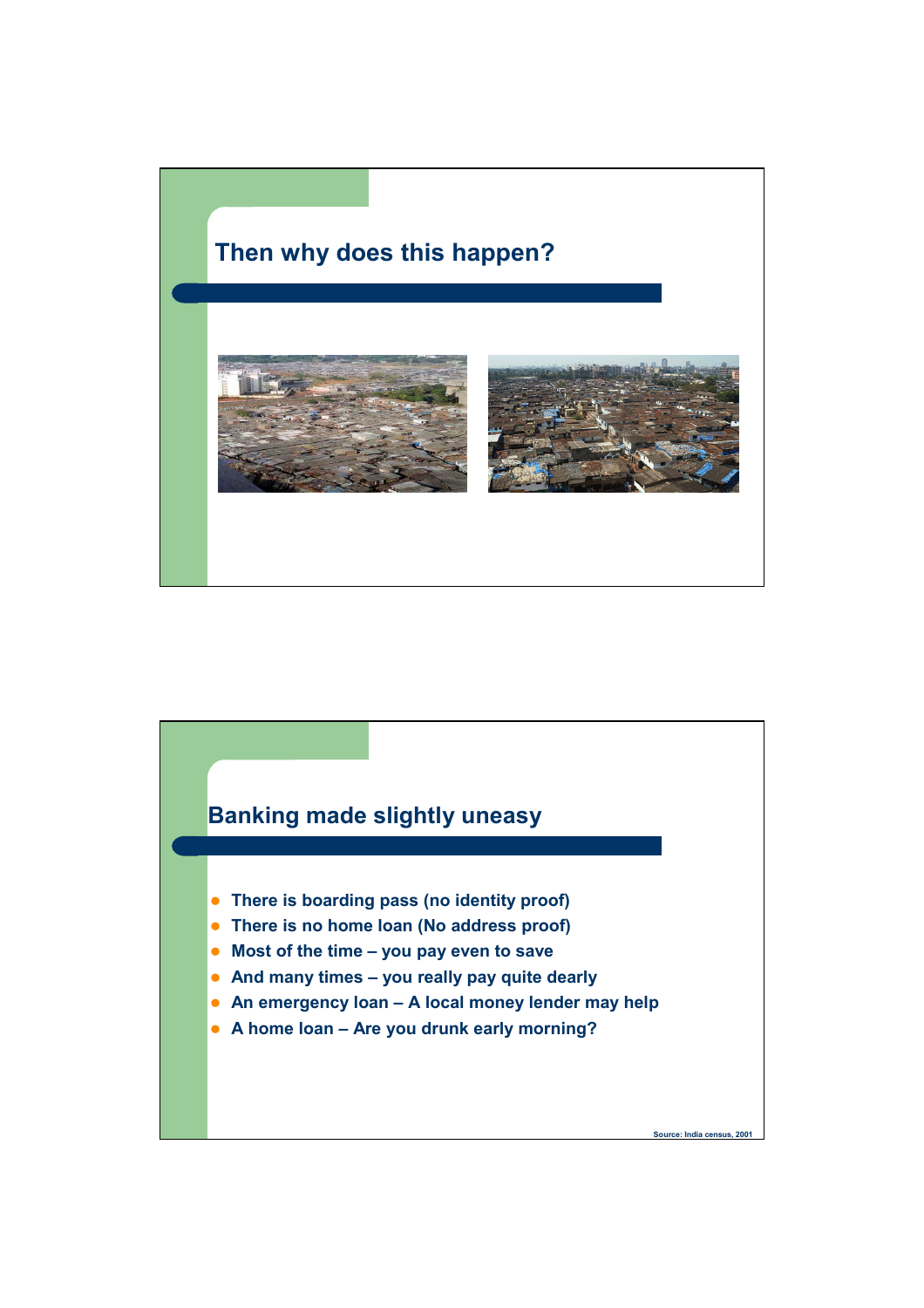

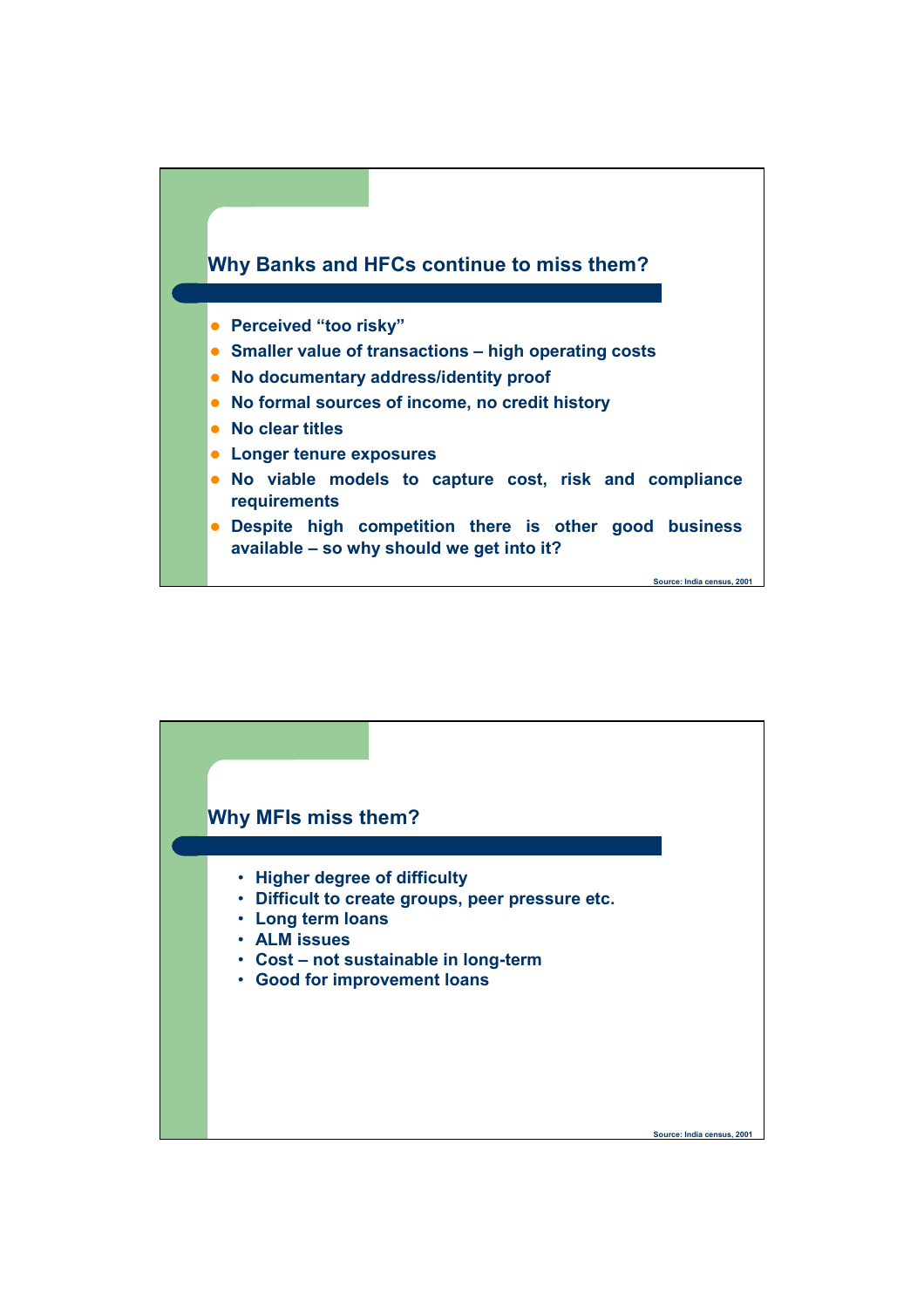

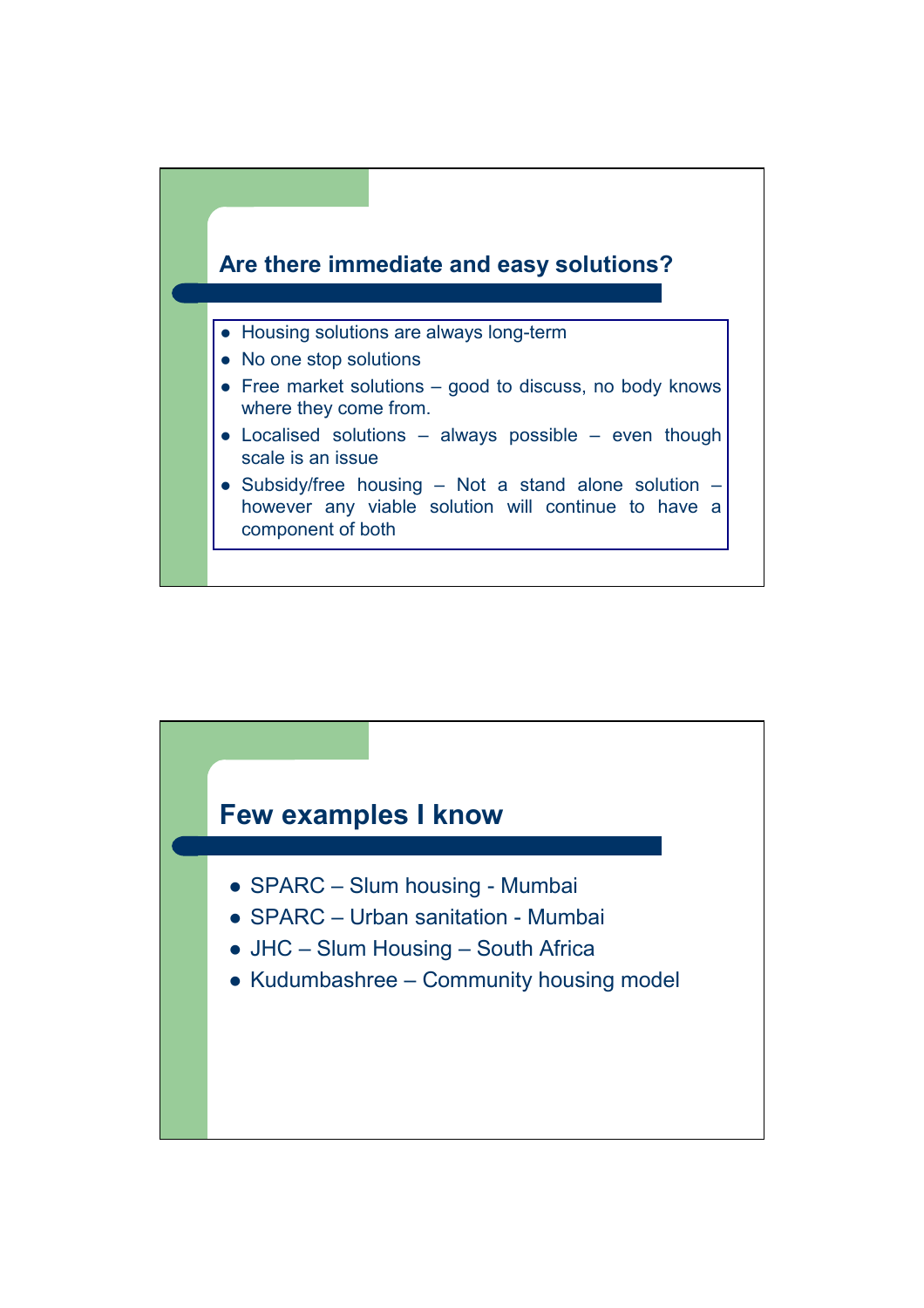

## Pre-requisite

- $\bullet$  Urban land available for rehabilitation
- A good TDR market TDR (Transferable Development Rights) is the right to construct more for a given land area – in simple terms extra Floor Space Index (FSI) which is tradable

## **Stakeholders**

- NGO SPARC who clears the encroachments, develop the land and construct the building
- Owner of the land
- Current inhabitants of the land
- $\bullet$  Government who in turn represents slum dwellers whom free housing has been promised
- $\bullet$  Bank which finance the project

| The arrangement         |                                      |
|-------------------------|--------------------------------------|
|                         |                                      |
| Land owner              | <b>TDRs</b> – saleable               |
| Inhabitants of the plot | <b>Free Housing</b>                  |
| Government              | Free Houses for allocation           |
| NGO/Developer           | • Free TDRs for sale                 |
|                         | • Free component of housing          |
| <b>Bank</b>             | Secured by:                          |
|                         | •Charge of NGO's share of TDRs       |
|                         | • Additional part guarantees - USAID |
|                         |                                      |
| <b>Amounts</b>          | Project size – USD 20 to 30 Million  |
|                         | Bank exposures - USD 3 to 4 Million  |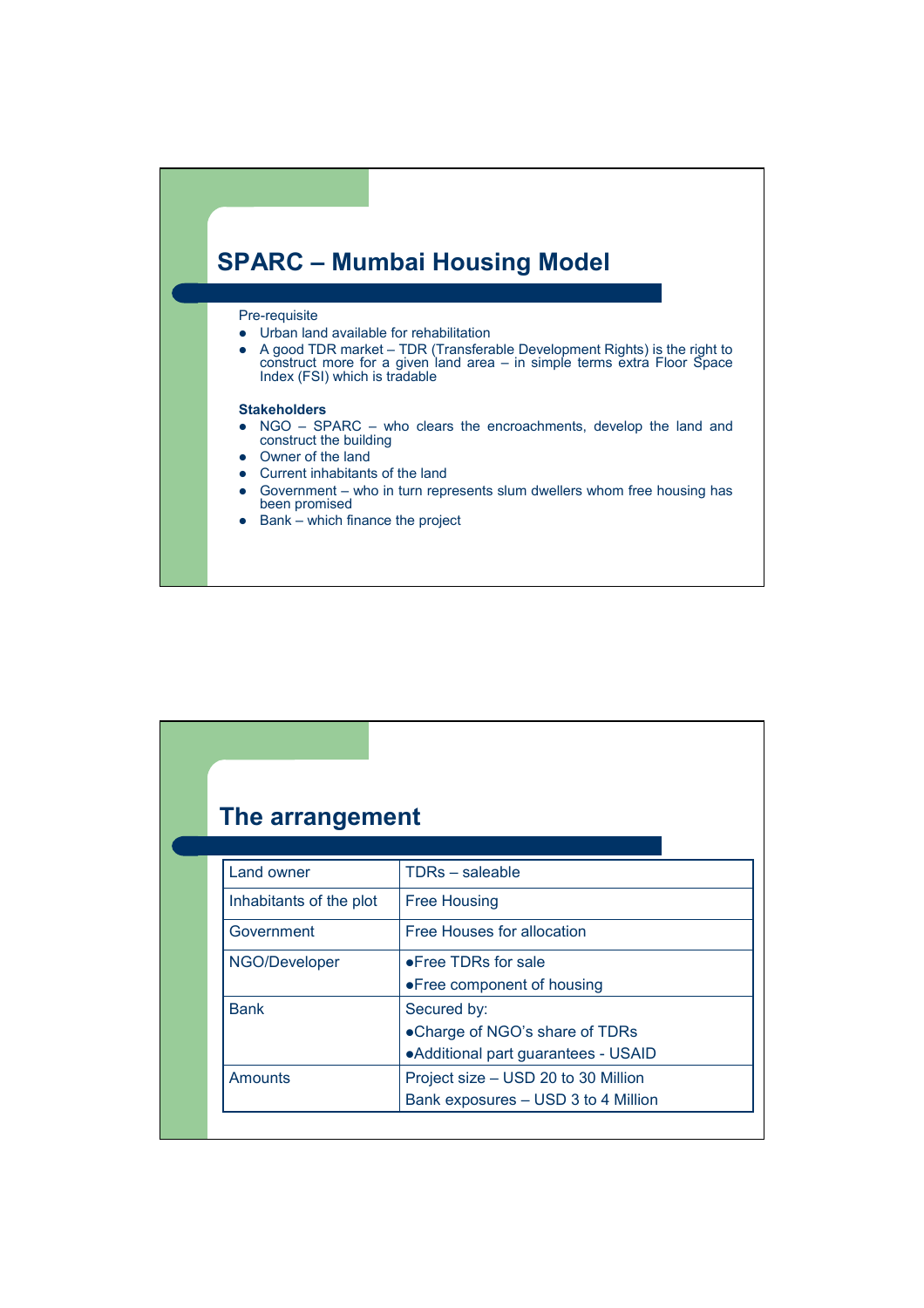

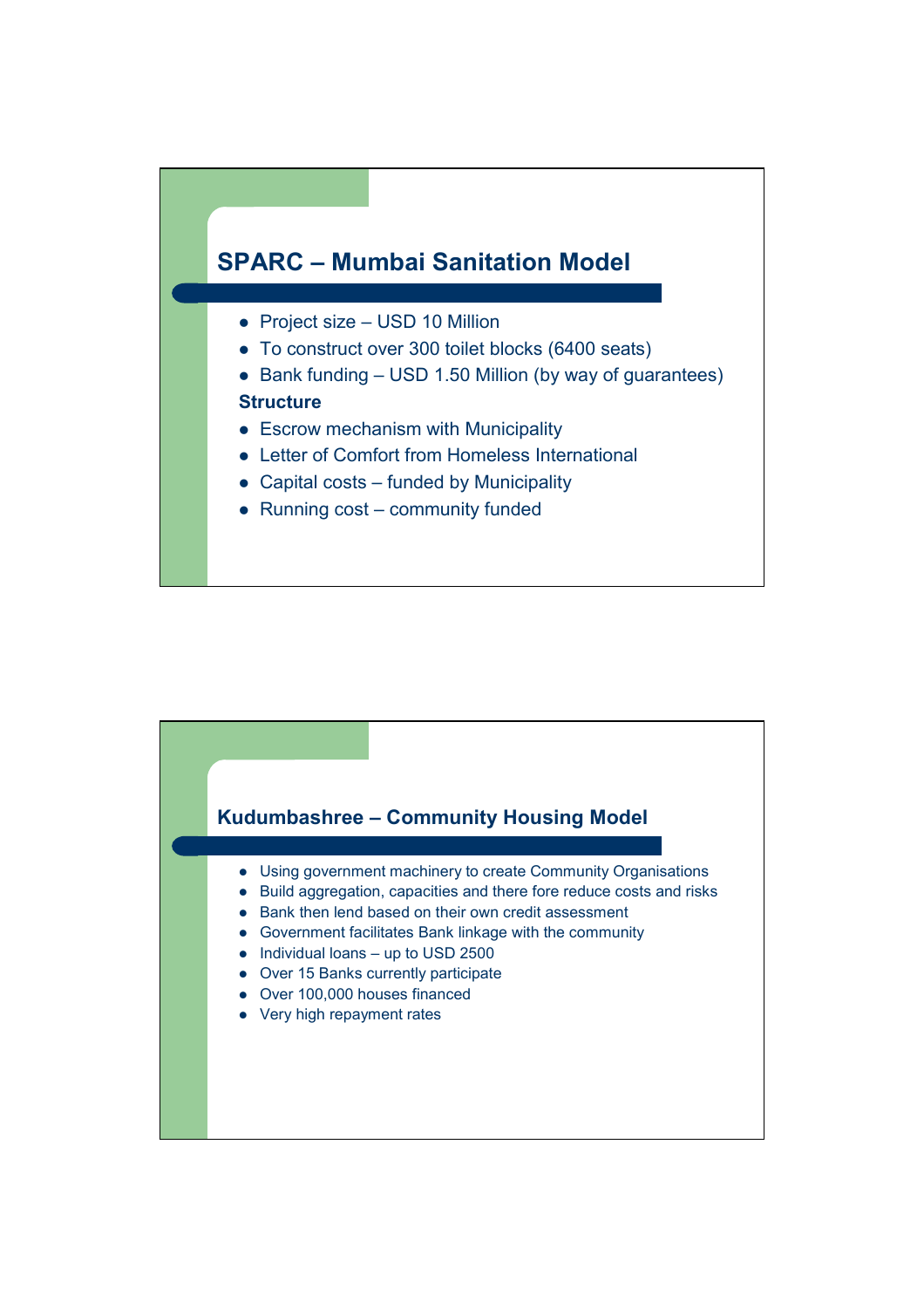

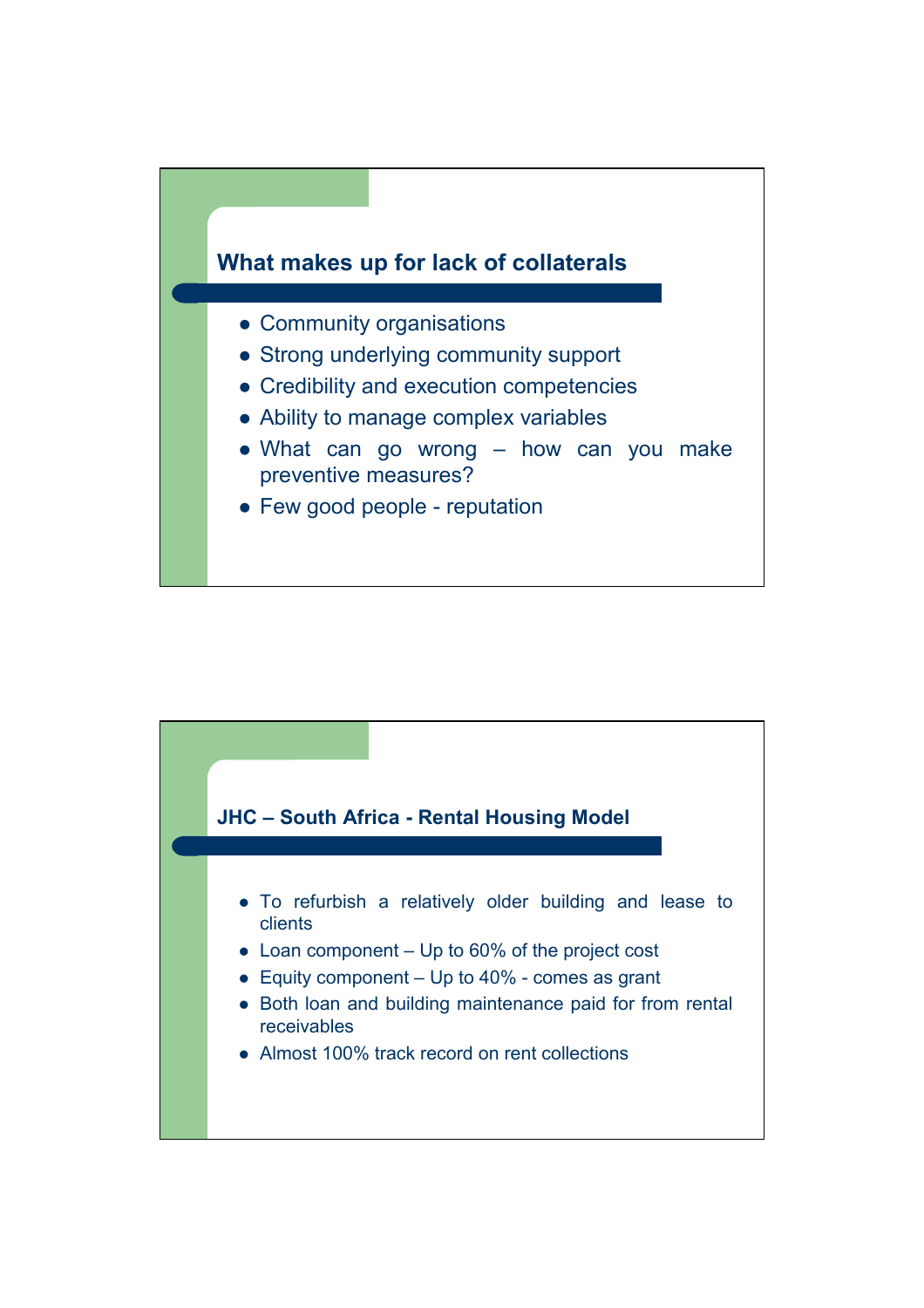